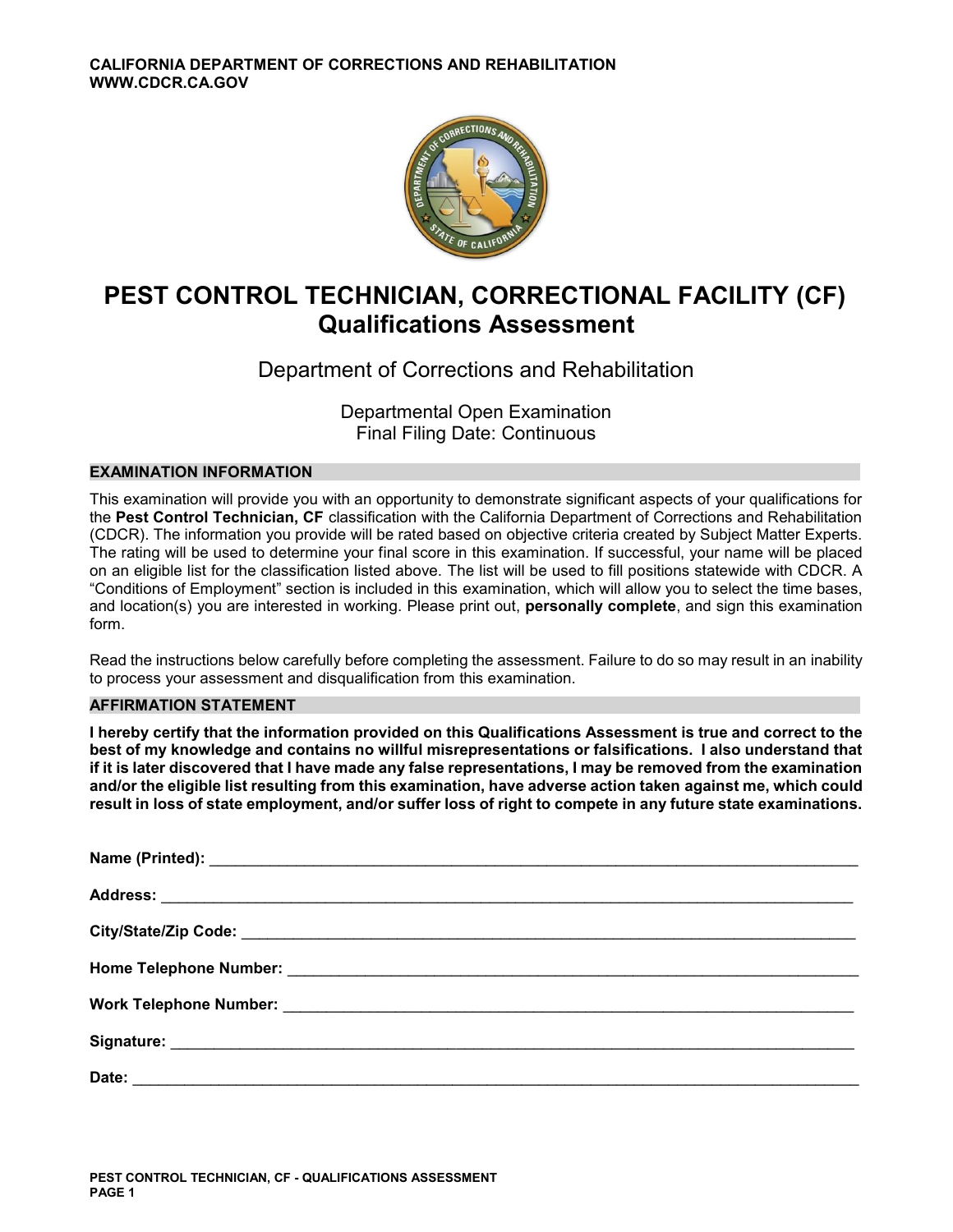# **FILING INSTRUCTIONS**

# **All applicants must complete and submit the following examination materials:**

- [Examination Application \(STD. 678\)](https://jobs.ca.gov/pdf/STD678.pdf)
- Qualifications Assessment

### By mail to:

**Department of Corrections and Rehabilitation Talent Acquisition and Career Services P.O. Box 942883 Sacramento, CA 94283-0001** 

Or in person at:

**Department of Corrections and Rehabilitation 1515 S Street Sacramento, CA 95811-7243 Attn: Talent Acquisition and Career Services, 101N** 

If you are personally delivering your application and Qualifications Assessment, you must do so between the hours of **8:00 a.m.** and **5:00 p.m.**, Monday through Friday, excluding holidays, on or before the cut-off date to the street address listed above.

# **NOTE:**

- All examination materials must have original signatures.
- Be sure your envelope has adequate postage if submitting via mail.
- Faxed or emailed copies will **NOT** be accepted under any circumstances.
- Make and keep a photocopy of the completed Qualifications Assessment for your records.

# **GENERAL INSTRUCTIONS**

This Qualifications Assessment is the sole component of the examination. To obtain a position on the eligible list, a minimum score of 70% must be achieved. Therefore, please be sure to review and follow all instructions carefully as missing or incomplete information may result in disqualification or a lower score.

This examination is comprised of the following areas:

- Affirmation Statement (page 1)
- Filing Instructions / General Instructions (page 2)
- Prior State Employment / Conditions of Employment (pages 3 4)
- Rating Instructions (page 5)
- Knowledge & Experience Assessment (pages 6 10)
- Recruitment Questionnaire (pages 11 12)

# **YOUR RESPONSES ARE SUBJECT TO VERIFICATION**

Please keep in mind that all information provided on this Qualifications Assessment will be subject to verification at any time during the examination process, hiring process, and even after gaining employment. Anyone who misrepresents his/her experience will be subject to adverse consequences, which could include the following action(s):

- Removal from the examination process
- Removal from the eligible list / certification list
- Loss of State employment
- Loss of rights to compete in any future state examinations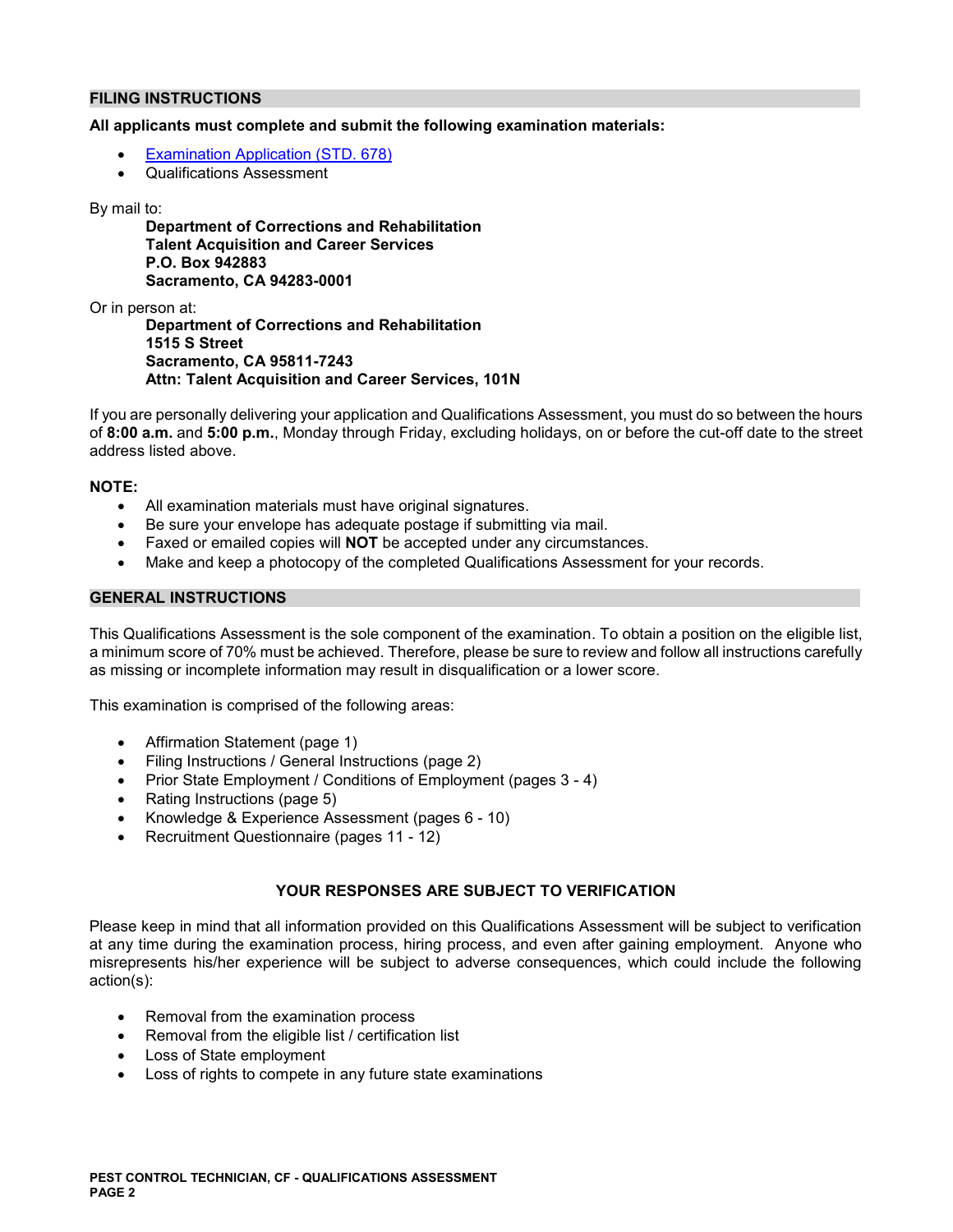# **PRIOR STATE EMPLOYMENT INFORMATION**

**Complete this next section ONLY if you have been previously dismissed from California State Civil Service employment by punitive action or as a result of disciplinary proceedings. IF THIS DOES NOT APPLY TO YOU, please skip this question.** 

**Do you have written permission from the California Department of Human Resources (CalHR) to take this examination?** 





**State Personnel Board, Rule 211 provides that a dismissed state employee may only participate in State Civil Service examinations if he/she has obtained prior consent from the State Personnel Board.** 

# **CONDITIONS OF EMPLOYMENT**

# **PLEASE MARK THE APPROPRIATE BOX(ES) OF YOUR CHOICE.**

If you are successful in this examination, your name will be placed on an active employment list and referred to fill vacancies Statewide according to the conditions you specify on this form.

### **TYPE OF APPOINTMENT YOU WILL ACCEPT**

Please mark the appropriate box(es) - you may check "(A) Any" if you are willing to accept any type of employment.

☐ **(D) Permanent Full-Time** ☐ **(R) Permanent Part-Time** ☐ **(K) Limited-Term Full-Time** ☐ **(A) Any** 

If all are marked and you receive an appointment other than permanent full-time, your name will continue to be considered for permanent full-time positions.

### **LOCATION(S) YOU ARE WILLING TO WORK**

□ **5 ANYWHERE IN THE STATE –** If this box is marked, no further selection is necessary

# **NORTHERN REGION**

- 
- 
- 
- 
- Mule Creek State Prison ☐ 2500 **Modoc County** ☐ 4700 **Siskiyou County**  Pine Grove Youth Conservation ☐ 2800 **Napa County** Camp ☐ 4800 **Solano County**
- 
- ☐ 0500 **Calaveras County**
- ☐ 0600 **Colusa County**
- ☐ 0700 **Contra Costa County**  CSP, Sacramento ☐ 5200 **Tehama County**
- 
- 
- 
- 
- 
- ☐ 1700 **Lake County**  O.H. Close YCF
- ☐ 1800 **Lassen County**  N.A. Chaderjian YCF
- California Correctional Center
- High Desert State Prison
- 
- 
- ☐ ☐ 2300 **Mendocino County** 0300 **Amador County** ☐ 4600 **Sierra County** 
	-
	-
	-
	- □ 3100 **Placer County**
	-
	- ☐ 5100 **Sutter County** 3400 **Sacramento County** ☐
	-
	-
- ☐ 0800 **Del Norte County**  Folsom State Prison ☐ 5300 **Trinity County**  Pelican Bay State Prison Richard A. McGee Correctional □ 5500 – **El Dorado County**<br>
□ 5500 – **El Dorado County**<br>
□ 1100 – **Glenn County**  $\Box$  3800 – **San Francisco County** • Sierra Conservation Center
	- ☐ ☐ 3800 **San Francisco County**
- 1100 **Glenn County** ☐ 5700 **Yolo County**  ☐ 3900 – **San Joaquin County** 1200 – **Humboldt County** ☐
	- California Health Care Facility ☐ 5800 **Yuba County**
	-
	-
	-
- ☐ 0100 **Alameda County** ☐ 2100 **Marin County** ☐ 4100 **San Mateo County**
- ☐ **Alpine County**  CSP, San Quentin 0200 ☐ 4500 **Shasta County** 
	-
	-
	-
- ☐ 2900 **Nevada County**  California Medical Facility ☐ 0400 **Butte County** 
	-
	- ☐ 4900 **Sonoma County** 3200 **Plumas County** ☐
		-
		-
		-
		-
		-
		-
		-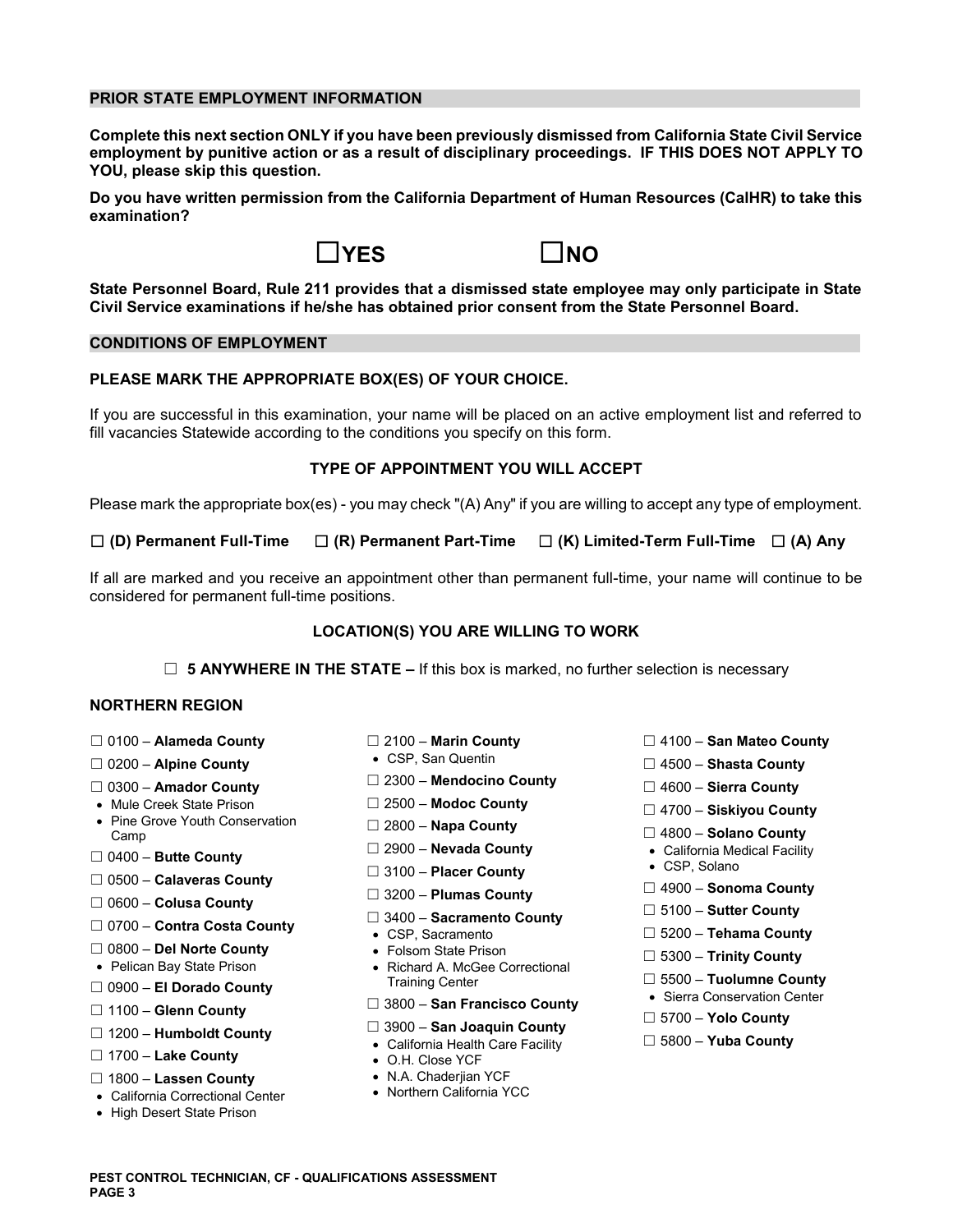# **CENTRAL REGION**

- 
- ☐ 1000 **Fresno County** ☐ 1600 **Kings County** ☐ 2700 **Monterey County**  Pleasant Valley State Prison Avenal State Prison Correctional Training Facility
- 
- 
- 
- 
- Facility California Men's Colony Kern Valley State Prison
- 
- 

- 
- 
- □ 1400 **Inyo County** <br>CA Substance Abuse Treatment **Can Benito Count <br>Facility Facility** Facility Count Count **Count** ☐ 1500 – **Kern County** Facility ☐ 3500 – **San Benito County** 
	-
- California Correctional Institution **COUNTY And Correctional Institution**<br>Facility **County Acts** California Men's Colony
	-
	-
	-
	-
- 
- 
- 
- 
- California City Correctional ☐ 2000 **Madera County** ☐ 4000 **San Luis Obispo** Facility
	-
- North Kern State Prison Valley State Prison □ 4300 **Santa Clara County**
- Wasco State Prison ☐ 2200 **Mariposa County** ☐ 4400 **Santa Cruz County** 
	- ☐ 2400 **Merced County** ☐ 5000 **Stanislaus County**
	- ☐ 2600 **Mono County** ☐ 5400 **Tulare County**

# **SOUTHERN REGION**

- 
- 
- 
- 
- 
- □ 3000 Orange County
- ☐ 1300 **Imperial County** ☐ 3300 **Riverside County** ☐ 3700 **San Diego County**
- Calipatria State Prison California Rehabilitation Center RJ Donovan Correctional Facility
	-

California Institution for Women

- 
- ☐ Ironwood State Prison 1900 **Los Angeles County**  ☐ 5600 **Ventura County**  CSP, Los Angeles County ☐ 3600 **San Bernardino** Ventura YCF • California Institution for Men
- 
- 
- CSP, Centinela **Chuckawalla Valley State Prison** □ 4200 **Santa Barbara County 1000 Lice Angeles County** Ironwood State Prison
	-
	-

**ADDRESS OR EMPLOYMENT CHANGES** 

After list release, successful candidates may update any address and/or availability for employment preference information by accessing their [CalCareer Account](https://www.jobs.ca.gov/) (www.calcareers.ca.gov) on the California Department of Human Resources (CalHR) website.

Once logged into your CalCareer Account, from the **My Account** page:

- Update your personal information (name, address, phone number) by selecting "Contact Information" under **Account Management**.
- Update your employment preference information (tenure, time base, location preferences) by selecting "Exam / Assessment Records" under **Exams / Assessments**, then selecting the list you have eligibility on, then selecting "Change Conditions of Employment" under **Eligibility Record Actions**.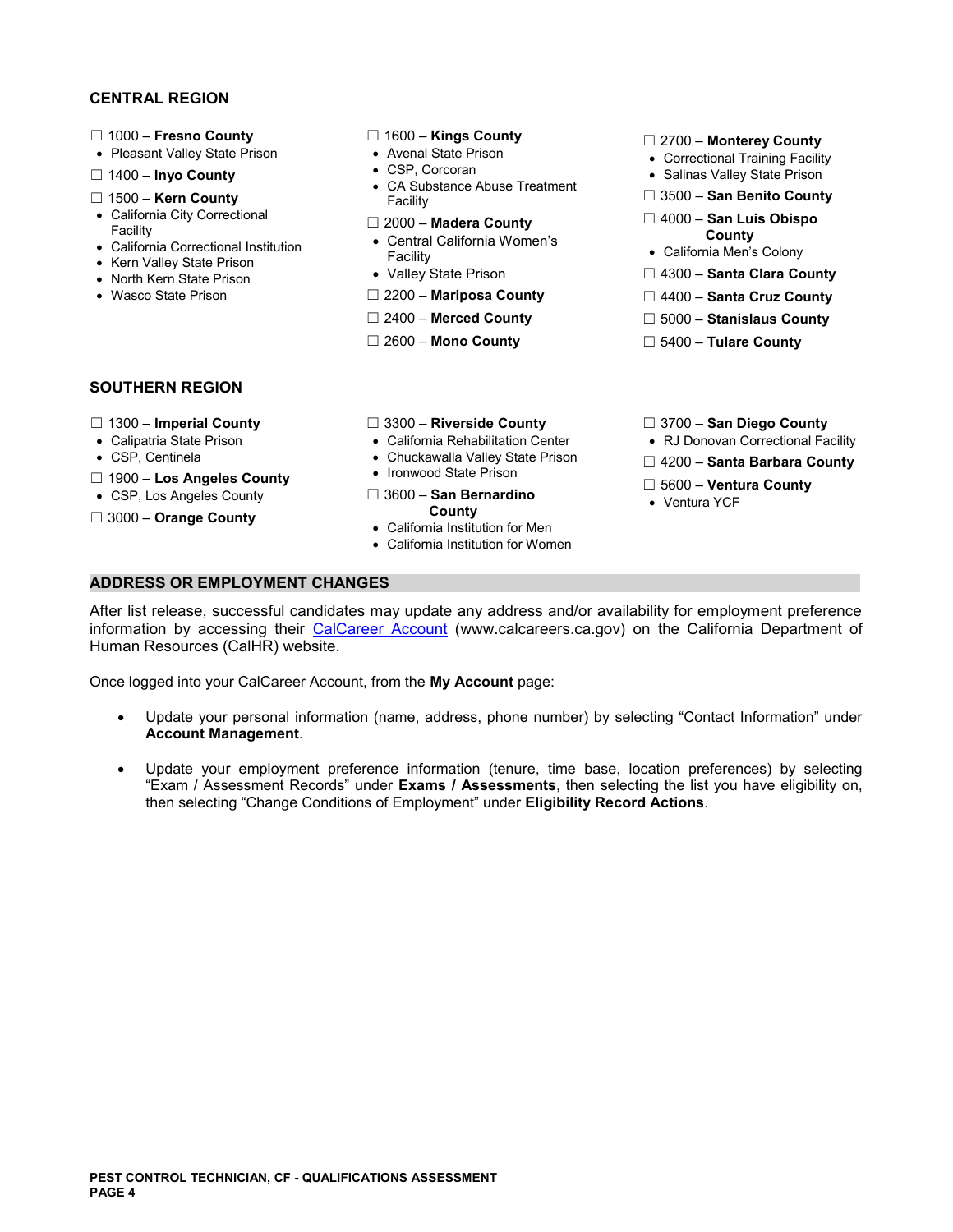# **RATING INSTRUCTIONS**

Rate your knowledge and experience performing specific job-related actions, using the rating scale(s) below.

Respond to each statement, beginning on the following page, by indicating how the statement applies to you. You are required to respond to every statement by marking one option for each of the two scales provided. Responses may not be changed or added once submitted to the Talent Acquisition and Career Services. Missing responses will result in a lower score.

In responding to each statement, you may refer to your FORMAL EDUCATION, FORMAL TRAINING COURSES, and/or WORK EXPERIENCE whether paid or not paid.

# **SCALE #1 - KNOWLEDGE RELATED TO PERFORMING THIS ACTION**

### **Extensive Knowledge**

I possess an expert knowledge level to the extent that I have effectively performed tasks related to this knowledge in the most difficult and complex situations **and** I have instructed others on specific aspects of this knowledge.

### **Moderate Knowledge**

I possess an advanced knowledge level to the extent that I could effectively perform this task under the majority of circumstances or situations encountered.

### **Basic Knowledge**

I possess a sufficient knowledge level that would allow me to perform this task successfully in routine situations.

### **Limited Knowledge**

I have some knowledge of how to perform this task, but I may require additional instruction to apply my knowledge effectively.

### **No Knowledge**

I have no knowledge of how to perform this task or what it may entail.

# **SCALE #2 - EXPERIENCE RELATED TO PERFORMING THIS ACTION**

### **Extensive Experience**

I have more than 3 years of experience in regularly performing this action **and** I have instructed others on this specific action.

### **Moderate Experience**

I have more than 2 years, but less than 3 years of experience performing this action **and** I can perform it independently.

### **Basic Experience**

I have more than 1 year, but less than 2 years of experience performing this action **and** I have performed it regularly with minimal or no assistance.

### **Limited Experience**

I have less than 1 year of experience in performing this action **and** I may require assistance for successful performance.

### **No Experience**

I have never performed this action.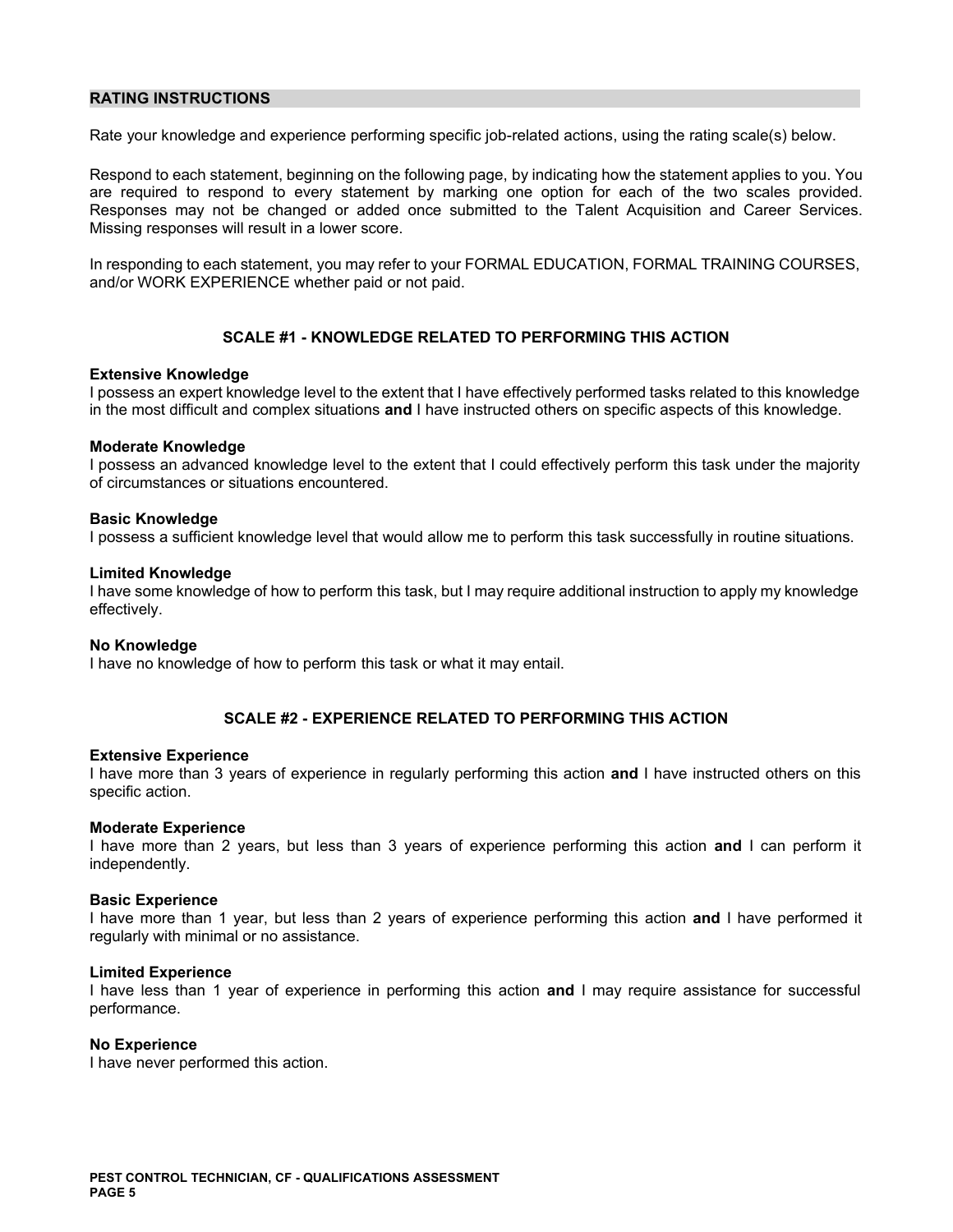# 1. Establish a preventive pest control program to promote health and safety.

# **Knowledge related to performing this action Experience related to performing this action**

- ☐ Extensive Knowledge ☐ Extensive Experience
- ☐ Moderate Knowledge ☐ Moderate Experience
- ☐ Basic Knowledge ☐ Basic Experience
- ☐ Limited Knowledge ☐ Limited Experience
- 

- 
- 
- 
- 
- ☐ No Knowledge ☐ No Experience

2. Inspect all areas of buildings and grounds to determine the presence of vertebrate/invertebrate pests.

# **Knowledge related to performing this action Experience related to performing this action**

- 
- 
- 
- 
- 

- ☐ Extensive Knowledge ☐ Extensive Experience
- ☐ Moderate Knowledge ☐ Moderate Experience
- ☐ Basic Knowledge ☐ Basic Experience
- ☐ Limited Knowledge ☐ Limited Experience
- ☐ No Knowledge ☐ No Experience

3. Eliminate pests through the use of pesticides and material to promote health and safety.

- 
- 
- 
- 
- ☐ No Knowledge ☐ No Experience

### **Knowledge related to performing this action Experience related to performing this action**

- ☐ Extensive Knowledge ☐ Extensive Experience
- ☐ Moderate Knowledge ☐ Moderate Experience
- ☐ Basic Knowledge ☐ Basic Experience
- ☐ Limited Knowledge ☐ Limited Experience
	-
- 4. Check equipment (e.g., cleaning spray tips, checking hoses for holes or cracks, inspecting holding tanks, etc.) to maintain proper functionality.

### **Knowledge related to performing this action Experience related to performing this action**

- ☐ Extensive Knowledge ☐ Extensive Experience
- ☐ Moderate Knowledge ☐ Moderate Experience
- 
- ☐ Limited Knowledge ☐ Limited Experience
- ☐ No Knowledge ☐ No Experience

- 
- 
- ☐ Basic Knowledge ☐ Basic Experience
	-
	-

5. Cooperate with public health officials during inspections to identify the recommendations and make the necessary changes to be in compliance.

- 
- 
- 
- ☐ Limited Knowledge ☐ Limited Experience
- 

# **Knowledge related to performing this action Experience related to performing this action**

- ☐ Extensive Knowledge ☐ Extensive Experience
- ☐ Moderate Knowledge ☐ Moderate Experience
- ☐ Basic Knowledge ☐ Basic Experience
	-
- ☐ No Knowledge ☐ No Experience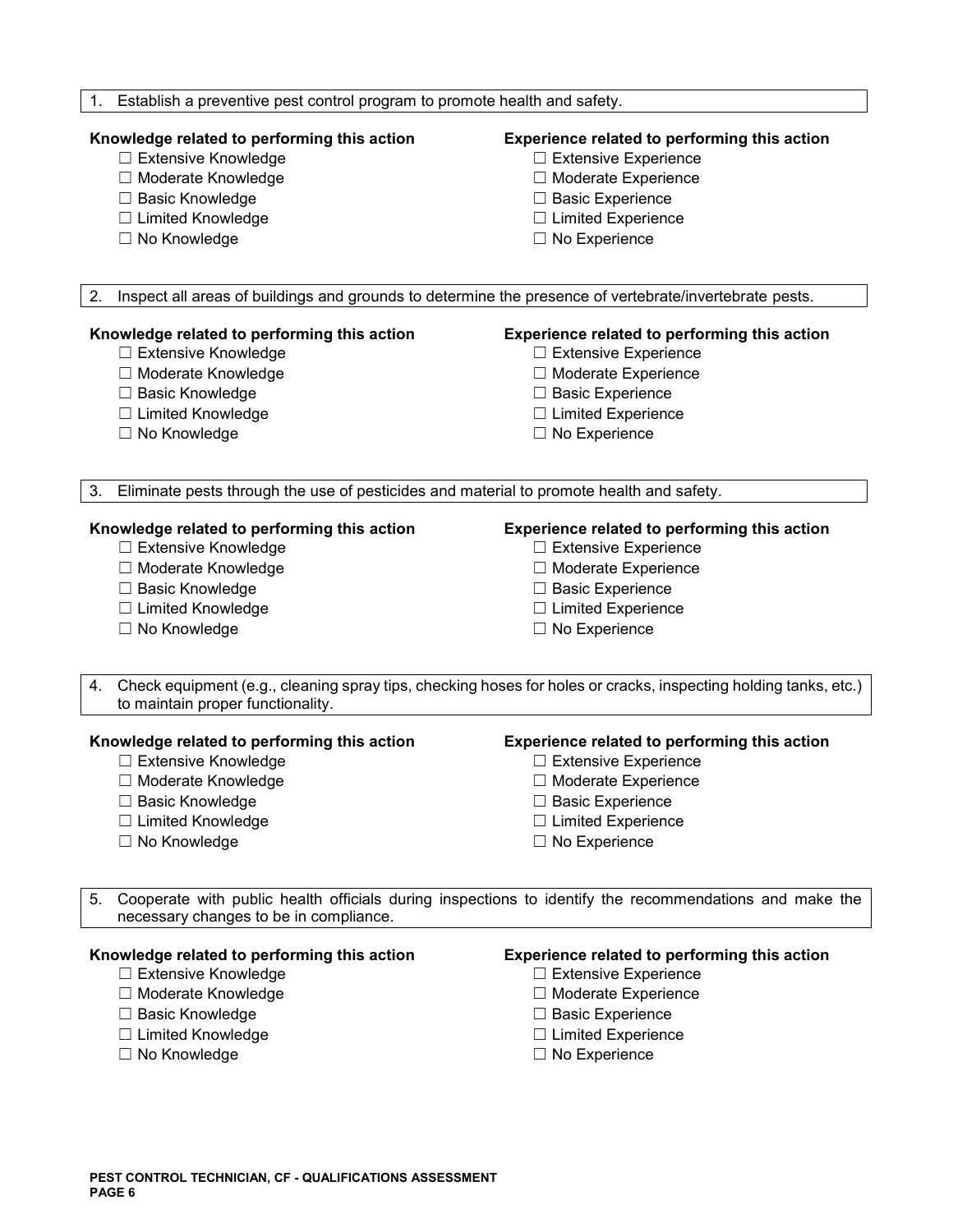| Maintain daily records (e.g., preventive maintenance and work orders) of inspections to identify possible pest<br>6.<br>infestations utilizing environmental health and safety audits. |                                                                             |  |
|----------------------------------------------------------------------------------------------------------------------------------------------------------------------------------------|-----------------------------------------------------------------------------|--|
| Knowledge related to performing this action                                                                                                                                            | Experience related to performing this action                                |  |
| □ Extensive Knowledge                                                                                                                                                                  | □ Extensive Experience                                                      |  |
| □ Moderate Knowledge                                                                                                                                                                   | □ Moderate Experience                                                       |  |
| □ Basic Knowledge                                                                                                                                                                      | $\Box$ Basic Experience                                                     |  |
| □ Limited Knowledge                                                                                                                                                                    | $\Box$ Limited Experience                                                   |  |
| □ No Knowledge                                                                                                                                                                         | $\Box$ No Experience                                                        |  |
|                                                                                                                                                                                        |                                                                             |  |
| Maintain daily records of infestations to verify accurate information is provided to employees.<br>7.                                                                                  |                                                                             |  |
| Knowledge related to performing this action                                                                                                                                            | Experience related to performing this action                                |  |
| □ Extensive Knowledge                                                                                                                                                                  | $\Box$ Extensive Experience                                                 |  |
| □ Moderate Knowledge                                                                                                                                                                   | □ Moderate Experience                                                       |  |
| □ Basic Knowledge                                                                                                                                                                      | □ Basic Experience                                                          |  |
| □ Limited Knowledge                                                                                                                                                                    | $\Box$ Limited Experience                                                   |  |
| □ No Knowledge                                                                                                                                                                         | $\Box$ No Experience                                                        |  |
|                                                                                                                                                                                        |                                                                             |  |
| Prepare the County Agriculture Department usage report summarizing the list of pesticides used, total amount<br>8.<br>of each pesticide applied, and total number of applications.     |                                                                             |  |
| Knowledge related to performing this action                                                                                                                                            | <b>Experience related to performing this action</b>                         |  |
| □ Extensive Knowledge                                                                                                                                                                  | $\Box$ Extensive Experience                                                 |  |
| □ Moderate Knowledge                                                                                                                                                                   | □ Moderate Experience                                                       |  |
| □ Basic Knowledge                                                                                                                                                                      | $\Box$ Basic Experience                                                     |  |
| □ Limited Knowledge                                                                                                                                                                    | $\Box$ Limited Experience                                                   |  |
| $\Box$ No Knowledge                                                                                                                                                                    | $\Box$ No Experience                                                        |  |
|                                                                                                                                                                                        |                                                                             |  |
| Monitor the preventative pest control program to meet operational needs.<br>9.                                                                                                         |                                                                             |  |
| Knowledge related to performing this action                                                                                                                                            | Experience related to performing this action                                |  |
| <b>Extensive Knowledge</b>                                                                                                                                                             | $\Box$ Extensive Experience                                                 |  |
| □ Moderate Knowledge                                                                                                                                                                   | □ Moderate Experience                                                       |  |
| <b>Basic Knowledge</b>                                                                                                                                                                 | <b>Basic Experience</b>                                                     |  |
| □ Limited Knowledge                                                                                                                                                                    | $\Box$ Limited Experience                                                   |  |
| $\Box$ No Knowledge                                                                                                                                                                    | $\Box$ No Experience                                                        |  |
| 10. Maintain daily records of infestations to verify accurate information.                                                                                                             |                                                                             |  |
| Knowledge related to performing this action<br><b>Extensive Knowledge</b>                                                                                                              | Experience related to performing this action<br>$\Box$ Extensive Experience |  |

- ☐ Moderate Knowledge ☐ Moderate Experience
- 
- ☐ Basic Knowledge ☐ Basic Experience ☐ Limited Knowledge ☐ Limited Experience
- 
- 
- 
- 
- 
- □ No Experience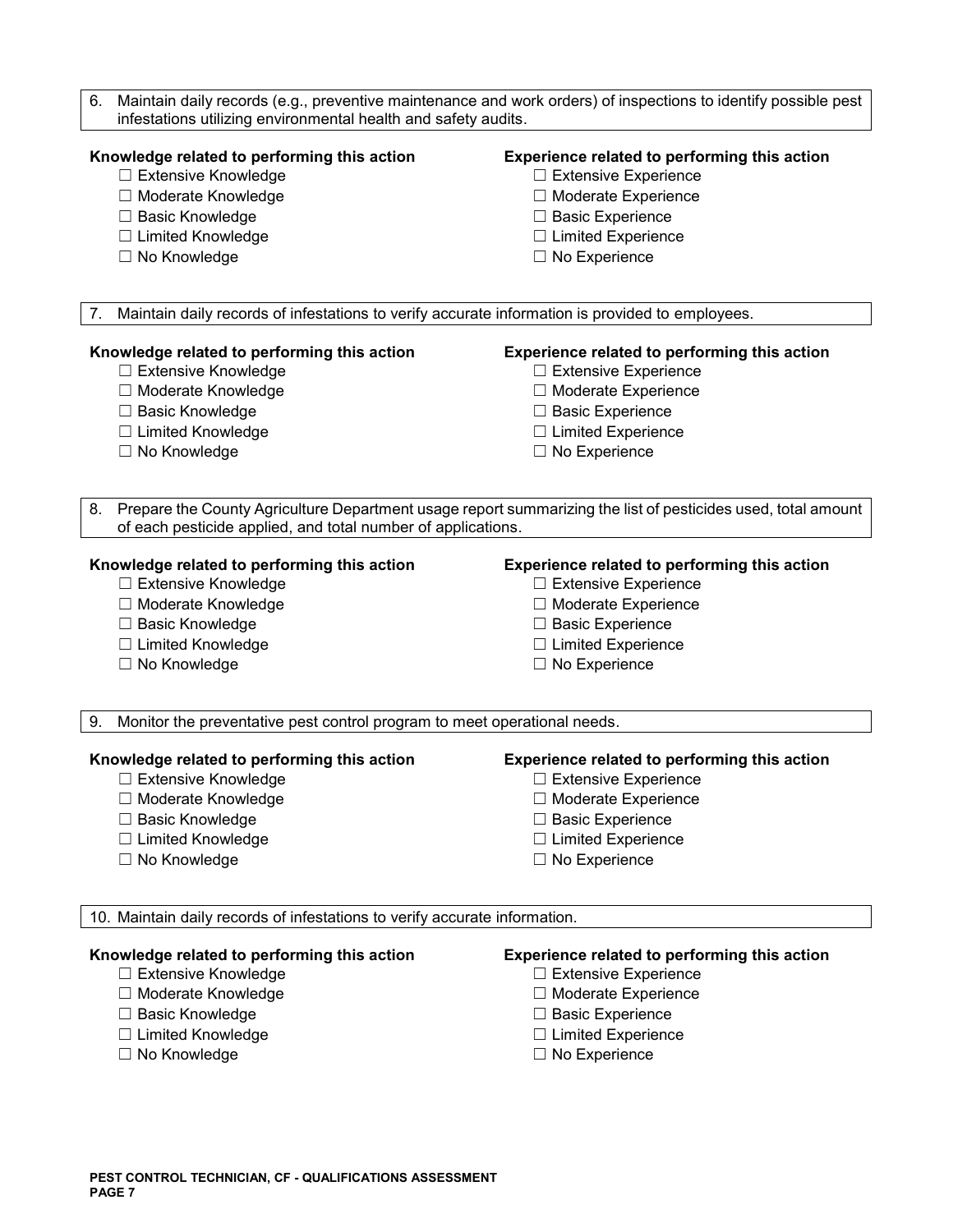### 11. Maintain daily records of remedial actions taken to verify completed work.

# **Knowledge related to performing this action Experience related to performing this action**

- ☐ Extensive Knowledge ☐ Extensive Experience
- ☐ Moderate Knowledge ☐ Moderate Experience
- ☐ Basic Knowledge ☐ Basic Experience
- ☐ Limited Knowledge ☐ Limited Experience
- ☐ No Knowledge ☐ No Experience

- 
- 
- 
- 
- 

12. Provide safety training (e.g., Safety Data Sheets [SDS], Personal Protective Equipment [PPE], product labels, etc.) to employees to comply with safety regulations.

### **Knowledge related to performing this action Experience related to performing this action**

- ☐ Extensive Knowledge ☐ Extensive Experience
- ☐ Moderate Knowledge ☐ Moderate Experience
- ☐ Basic Knowledge ☐ Basic Experience
- ☐ Limited Knowledge ☐ Limited Experience
- 

- 
- 
- 
- 
- ☐ No Knowledge ☐ No Experience

13. Use Personal Protective Equipment (e.g., safety glasses/goggles, gloves, Tyvek suits, respirator protection, etc.), when applying product and material to prevent exposure to pesticides and materials.

- ☐ Extensive Knowledge ☐ Extensive Experience
- ☐ Moderate Knowledge ☐ Moderate Experience
- ☐ Basic Knowledge ☐ Basic Experience
- ☐ Limited Knowledge ☐ Limited Experience
- ☐ No Knowledge ☐ No Experience

# **Knowledge related to performing this action Experience related to performing this action**

- 
- 
- 
- 
- 

14. Perform visual inspection of locks on the pesticide storage facility to prevent illegal and unauthorized entry.

- ☐ Extensive Knowledge ☐ Extensive Experience
- ☐ Moderate Knowledge ☐ Moderate Experience
- ☐ Basic Knowledge ☐ Basic Experience
- ☐ Limited Knowledge ☐ Limited Experience
- 

# **Knowledge related to performing this action Experience related to performing this action**

- 
- 
- 
- 
- ☐ No Knowledge ☐ No Experience

15. Maintain reports (e.g., safety training, disciplinary records, tool control etc.) of employees to provide information for organizational use.

### **Knowledge related to performing this action Experience related to performing this action**

- ☐ Extensive Knowledge ☐ Extensive Experience
- ☐ Moderate Knowledge ☐ Moderate Experience
- ☐ Basic Knowledge ☐ Basic Experience
- ☐ Limited Knowledge ☐ Limited Experience
- 

- 
- 
- 
- 
- ☐ No Knowledge ☐ No Experience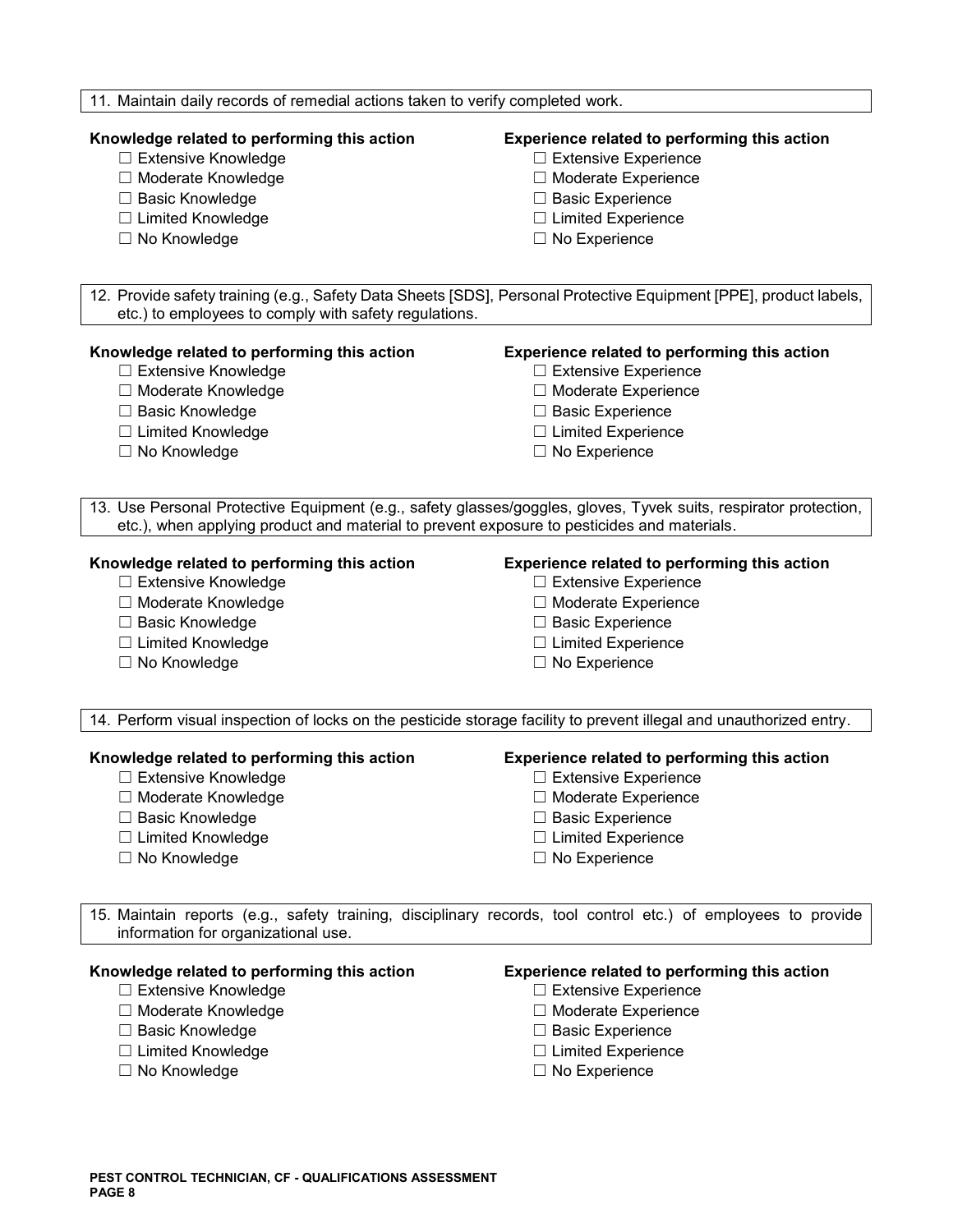## 16. Maintain daily records of chemical inventories to provide an accurate report.

# **Knowledge related to performing this action Experience related to performing this action**

- ☐ Extensive Knowledge ☐ Extensive Experience
- ☐ Moderate Knowledge ☐ Moderate Experience
- ☐ Basic Knowledge ☐ Basic Experience
- ☐ Limited Knowledge ☐ Limited Experience
- ☐ No Knowledge ☐ No Experience

- 
- 
- 
- 
- 

17. Dispose empty pesticide containers to prevent contamination of ground water and non-target exposure to pesticides utilizing manufacturer's specifications and county regulations.

### **Knowledge related to performing this action Experience related to performing this action**

- ☐ Extensive Knowledge ☐ Extensive Experience
- ☐ Moderate Knowledge ☐ Moderate Experience
- ☐ Basic Knowledge ☐ Basic Experience
- ☐ Limited Knowledge ☐ Limited Experience
- 

- 
- 
- 
- 
- ☐ No Knowledge ☐ No Experience

18. Inspect the pesticide storage facility ventilation system to verify compliance with fire department requirements.

- ☐ Extensive Knowledge ☐ Extensive Experience
- ☐ Moderate Knowledge ☐ Moderate Experience
- 
- ☐ Limited Knowledge ☐ Limited Experience
- ☐ No Knowledge ☐ No Experience

# **Knowledge related to performing this action Experience related to performing this action**

- 
- 
- ☐ Basic Knowledge ☐ Basic Experience
	-
	-

19. Verify warning signs, inventory of stored pesticides, and the organizational evacuation plan is posted to maintain the safety of the area.

# **Knowledge related to performing this action Experience related to performing this action**

- 
- 
- ☐ Basic Knowledge ☐ Basic Experience
- ☐ Limited Knowledge ☐ Limited Experience
- 

- ☐ Extensive Knowledge ☐ Extensive Experience
- ☐ Moderate Knowledge ☐ Moderate Experience
	-
	-
- ☐ No Knowledge ☐ No Experience

20. Maintain employee records to confirm accurate timekeeping and attendance.

- 
- 
- 
- 
- 

# **Knowledge related to performing this action Experience related to performing this action**

- ☐ Extensive Knowledge ☐ Extensive Experience
- ☐ Moderate Knowledge ☐ Moderate Experience
- ☐ Basic Knowledge ☐ Basic Experience
- ☐ Limited Knowledge ☐ Limited Experience
- ☐ No Knowledge ☐ No Experience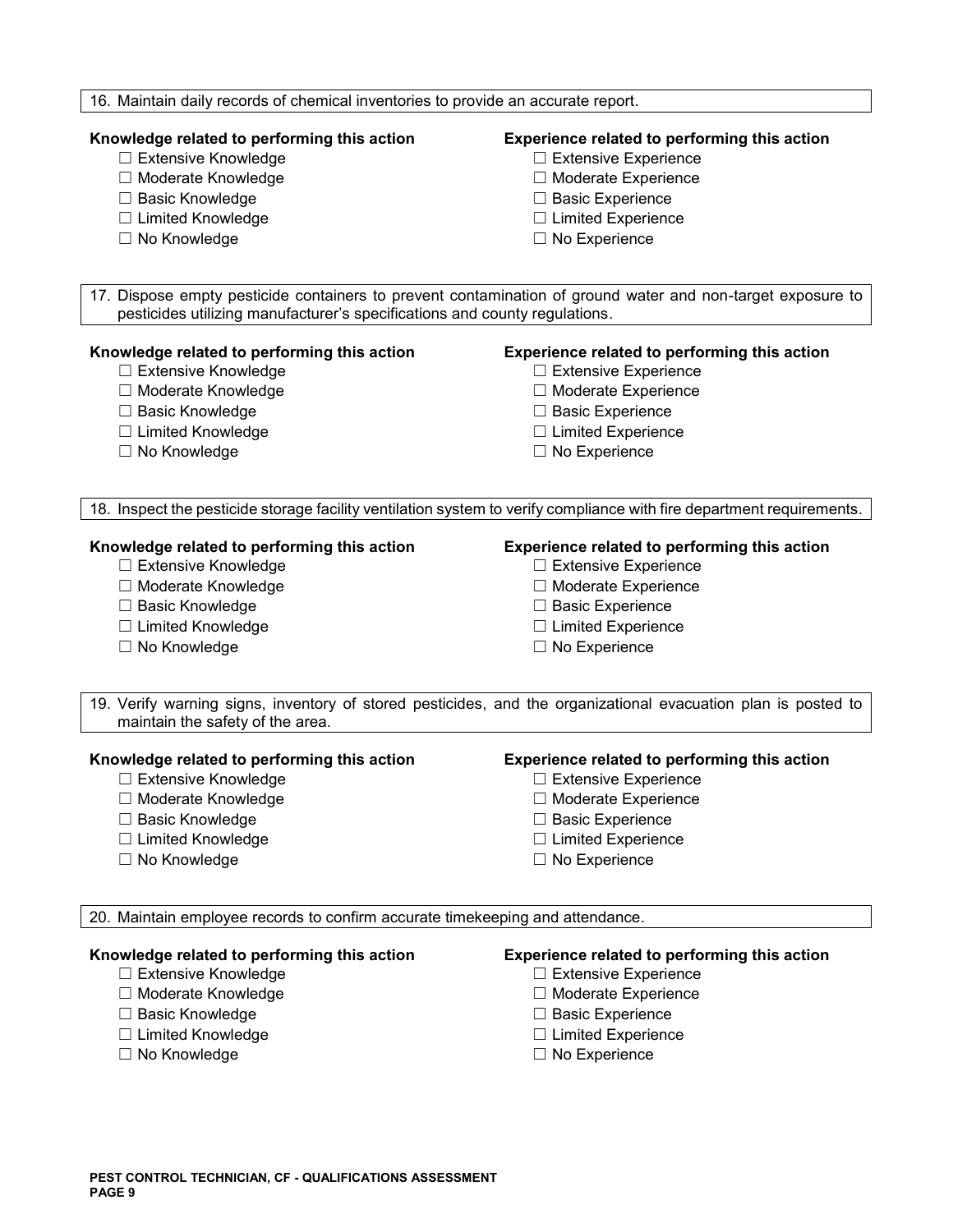| 21. Order pest control materials and supplies (e.g., chemicals, traps, sprayers, Personal Protective Equipment,<br>$etc.$ ).                                    |                                                                                                                                                                                   |  |
|-----------------------------------------------------------------------------------------------------------------------------------------------------------------|-----------------------------------------------------------------------------------------------------------------------------------------------------------------------------------|--|
| Knowledge related to performing this action<br>□ Extensive Knowledge<br>□ Moderate Knowledge<br>□ Basic Knowledge<br>□ Limited Knowledge<br>□ No Knowledge      | Experience related to performing this action<br>$\Box$ Extensive Experience<br>□ Moderate Experience<br>□ Basic Experience<br>$\Box$ Limited Experience<br>$\Box$ No Experience   |  |
| 22. Train/instruct employees in the methods of pest infestation prevention.                                                                                     |                                                                                                                                                                                   |  |
| Knowledge related to performing this action<br>□ Extensive Knowledge<br>□ Moderate Knowledge<br>□ Basic Knowledge<br>□ Limited Knowledge<br>□ No Knowledge      | <b>Experience related to performing this action</b><br>□ Extensive Experience<br>□ Moderate Experience<br>□ Basic Experience<br>$\Box$ Limited Experience<br>$\Box$ No Experience |  |
| 23. Set traps or glue boards in and around the areas of expected activity to control or eliminate rodents.                                                      |                                                                                                                                                                                   |  |
| Knowledge related to performing this action<br>□ Extensive Knowledge<br>□ Moderate Knowledge<br>□ Basic Knowledge<br>□ Limited Knowledge<br>□ No Knowledge      | Experience related to performing this action<br>□ Extensive Experience<br>□ Moderate Experience<br>□ Basic Experience<br>□ Limited Experience<br>$\Box$ No Experience             |  |
| to eliminate pest infestation.                                                                                                                                  | 24. Apply bait by distributing into cracks and crevices utilizing a gel gun or syringe or by placement of bait stations                                                           |  |
| Knowledge related to performing this action<br>$\Box$ Extensive Knowledge<br>□ Moderate Knowledge<br>□ Basic Knowledge<br>□ Limited Knowledge<br>□ No Knowledge | Experience related to performing this action<br>□ Extensive Experience<br>$\Box$ Moderate Experience<br>$\Box$ Basic Experience<br>□ Limited Experience<br>$\Box$ No Experience   |  |
| THIS CONCLUDES THE EXAMINATION                                                                                                                                  |                                                                                                                                                                                   |  |

**REVISION DATE:** 1/28/2022 - LSB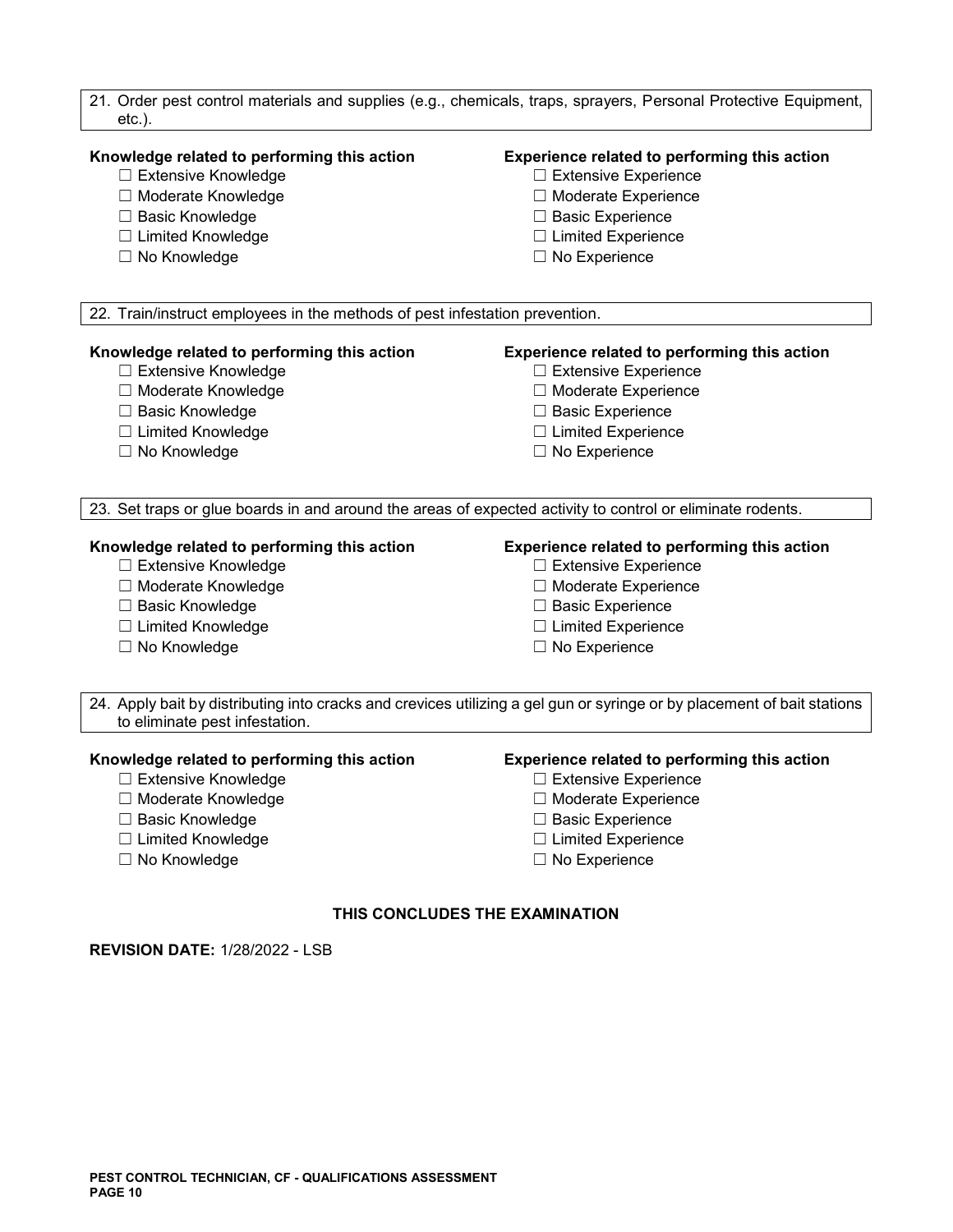# **RECRUITMENT QUESTIONNAIRE**

Applicants are asked to voluntarily provide the information below. The following data will be used for statistical data gathering and reporting purposes. This questionnaire will be separated from the examination and this information will not be used in any employment decisions.

# **GENDER**

- ☐ Male
- ☐ Female
- ☐ Non-binary

# **RACE AND ETHNICITY**

Check **one** box that best describes your race or ethnicity.

- ☐ Black or African American Other Asian **ASIAN** ☐
- ☐ American Indian or Alaska **PACIFIC ISLANDER** ☐ Multiple Asian\*\* Native ☐ Multiple Pacific Islander\*\*\*
- □ Hispanic or Latino (alone or □ □ Indian Thispanic of Latino (alone of  $\Box$  Cambodian in combination with any  $\Box$  Cambodian  $\Box$   $\Box$  Chinese  $\Box$   $\Box$  Hawaiian other race) ☐ Hawaiian
- 
- 
- ☐ Chinese ☐ White ☐ Samoan ☐ Filipino ☐ Japanese ☐ Korean ☐ Laotian

☐ Vietnamese

- 
- 
- 
- 
- ☐ Multiple Races\* ☐ Other Pacific Islander

\*If you identify with more than one race that is Non-Hispanic or Latino, select Multiple Races.

\*\*If you identify with more than one Asian ethnicity, select Multiple Asian.

\*\*\*If you identify with more than one Pacific Islander ethnicity, select Multiple Pacific Islander.

# **AUTHORITIES**

Government Code sections 8310.5, 19705, 19790, 19792(h) and California Code of Regulations, Title 2, sections 599.980, 11013(b) authorize the State of California to collect demographic information on job applicants and exam participants for analysis and statistical purposes.

# **CONTINUE TO NEXT PAGE TO COMPLETE RECRUITMENT QUESTIONNAIRE**